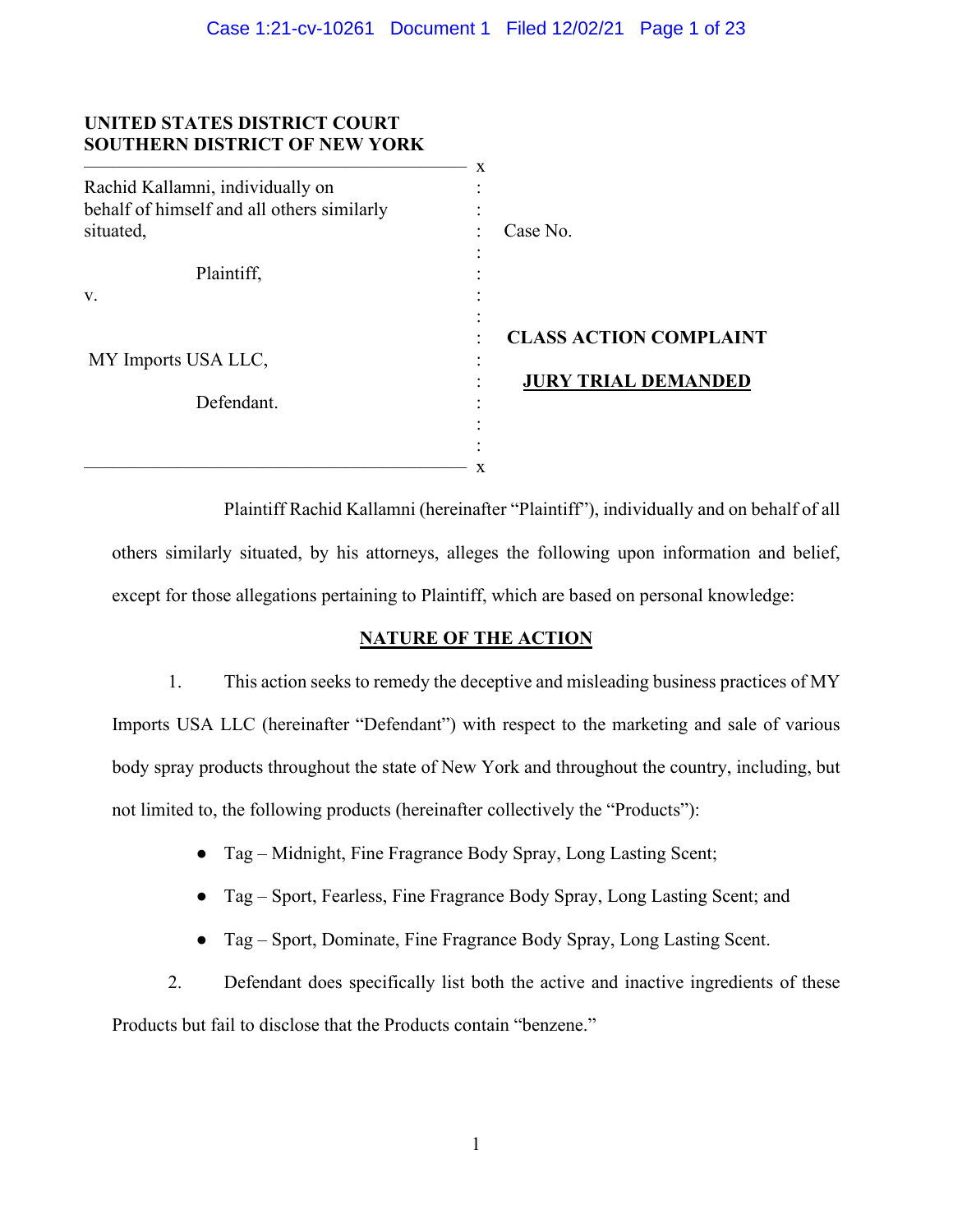## Case 1:21-cv-10261 Document 1 Filed 12/02/21 Page 2 of 23

3. Benzene is a widely recognized and incredibly dangerous substance, especially in the context of applying it to the skin.

4. Benzene has been recognized, acknowledged, and accepted as a well-known health hazard and human carcinogen for approximately a century.<sup>[1](#page-1-0)</sup>

5. For example, benzene is known to harm the bone marrow and long exposure can lead to blood cancer, such as leukemia.<sup>[2](#page-1-1)</sup>

6. Consumers like the Plaintiff trust manufacturers such as Defendant to sell Products that are safe and free from harmful known toxins, including benzene.

7. Plaintiff and those similarly situated (hereinafter "Class Members") certainly expect that the body spray they purchase will comply with its labeling and not contain any knowingly harmful substances like benzene.

8. Defendant specifically manufactures, sells, and distributes the Products using a marketing and advertising campaign centered around claims that appeal to health-conscious consumers.

9. Defendant's marketing and advertising campaign includes the one place that every consumer looks when purchasing a product—the packaging and labels themselves. Consumers expect the ingredient listing on the packaging and labels to accurately disclose the ingredients within the Products.

10. However, Defendant's advertising and marketing campaign is false, deceptive, and misleading because the Products contain benzene, which Defendant does not list or mention anywhere on the Products' packaging or labeling.

<span id="page-1-0"></span> $1 \text{ https://pubmed.ncbi.nlm.nih.gov/17718179/}$ 

<span id="page-1-1"></span><sup>2</sup> https://emergency.cdc.gov/agent/benzene/basics/facts.asp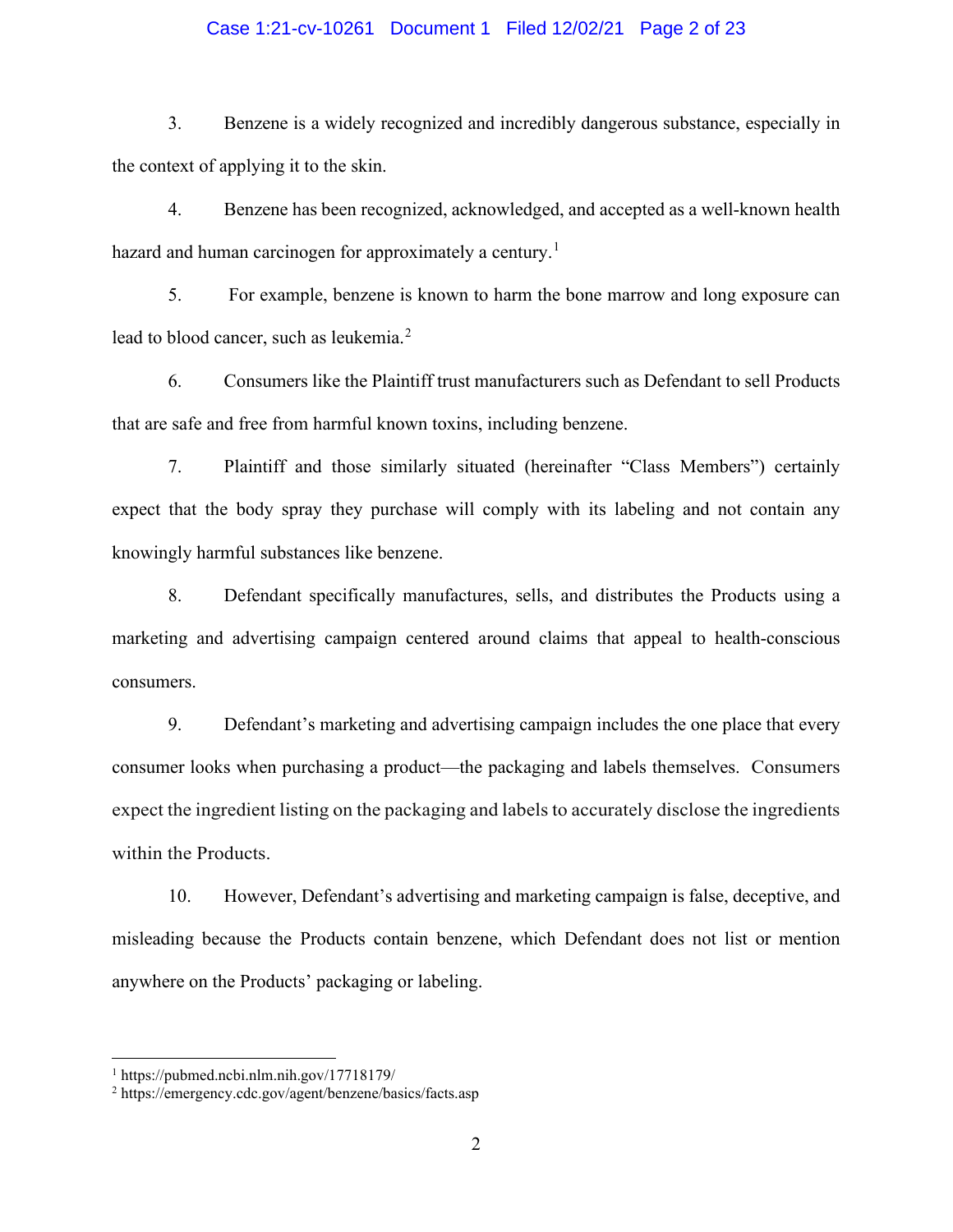### Case 1:21-cv-10261 Document 1 Filed 12/02/21 Page 3 of 23

11. Plaintiff and Class Members relied on Defendant's misrepresentations and omissions of what is in the Products when they purchased them.

12. Consequently, Plaintiff and Class Members lost the entire benefit of their bargain when what they received was a body spray product contaminated with a known carcinogen.

13. That is because Defendant's Products containing a known human carcinogen have no value.

14. As set forth below, body spray products that contain benzene are in no way safe for humans and are entirely worthless.

15. Accordingly, Defendant's conduct violated and continues to violate, *inter alia*, New York General Business Law §§ 349 and 350. Defendant also breached and continues to breach its warranties regarding the Products and has been and continues to be unjustly enriched. Lastly, Plaintiff brings a claim for medical monitoring costs associated with testing, monitoring, and remediating the effects of their benzene exposure.

16. Plaintiff brings this action against Defendant on behalf of himself and Class Members who purchased the Products during the applicable statute of limitations period (the "Class Period").

## **FACTUAL BACKGROUND**

17. Consumers have become increasingly concerned about the effects of synthetic and chemical ingredients in products that they and their family members put on and/or into their bodies. Companies such as Defendant have capitalized on consumers' desire for healthy and safe products, and indeed consumers are willing to pay, and have paid, a premium for these products.

18. Consumers lack the meaningful ability to test or independently ascertain or verify whether a product contains unsafe substances, such as benzene, especially at the point of sale, and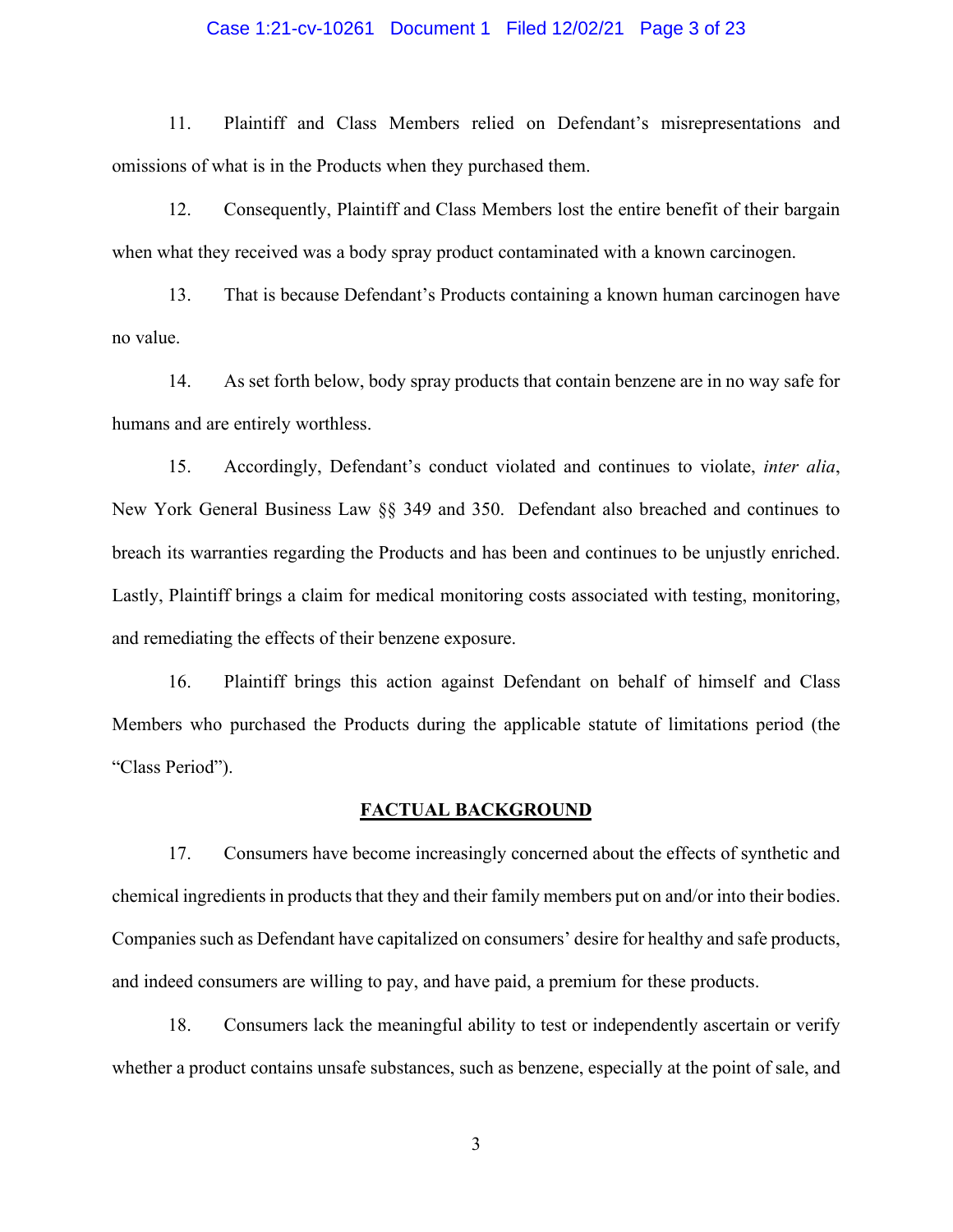### Case 1:21-cv-10261 Document 1 Filed 12/02/21 Page 4 of 23

therefore must and do rely on Defendant to truthfully and honestly report what the Products contain on the Products' packaging or labels.

19. When consumers look at the Products' packaging there is no mention of benzene. Benzene is not listed in the ingredients section, nor is there any warning about the inclusion (or even potential inclusion) of benzene in the Products. This leads reasonable consumers to believe the Products do not contain dangerous chemicals like benzene.

20. However, despite this, the Products contain benzene.

21. 21 $\mathrm{s}$ <sup>1</sup> century research has confirmed that there is no safe level of benzene exposure. $3$ 

22. Benzene has been recognized, acknowledged, and accepted as a well-known health hazard and human carcinogen for approximately a century.<sup>[4](#page-3-1)</sup>

23. The National Toxicology Program (hereinafter "NTP") has regarded benzene as "known to be a human carcinogen based on sufficient evidence of carcinogenicity from studies in humans."<sup>[5](#page-3-2)</sup> Benzene has also been "found to be carcinogenic to humans" by the International Agency for Research on Cancer (hereinafter "IARC").

24. According to the Center for Disease Control ("CDC"), benzene can cause severe health issues such as anemia, immune system damage, and cancer.<sup>[6](#page-3-3)</sup>

25. Direct benzene exposure through the skin is particularly concerning. For example, "[d]irect exposure of the eyes, skin, or lungs to benzene can cause tissue injury and irritation."[7](#page-3-4)

<span id="page-3-0"></span><sup>3</sup> https://www.annualreviews.org/doi/full/10.1146/annurev.publhealth.012809.103646

<span id="page-3-1"></span><sup>4</sup> https://pubmed.ncbi.nlm.nih.gov/17718179/

<span id="page-3-2"></span><sup>5</sup> https://ntp.niehs.nih.gov/ntp/roc/content/profiles/benzene.pdf

<span id="page-3-3"></span><sup>6</sup> https://emergency.cdc.gov/agent/benzene/basics/facts.asp

<span id="page-3-4"></span><sup>7</sup> *Id.*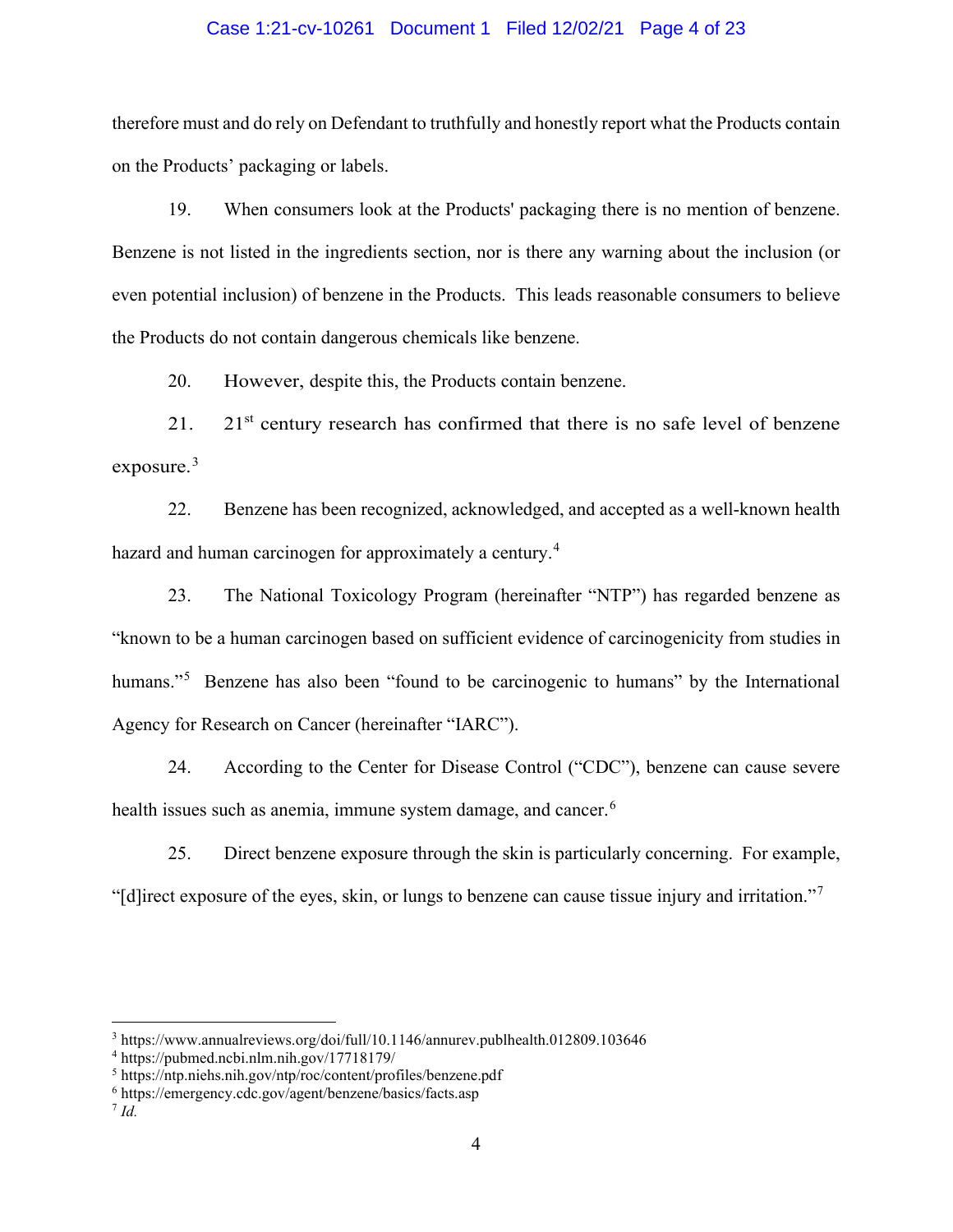## Case 1:21-cv-10261 Document 1 Filed 12/02/21 Page 5 of 23

26. Research has revealed that benzene can be absorbed into the body through the lungs and across the skin.<sup>[8](#page-4-0)</sup> This makes benzene exposure from body sprays especially troubling because the spray is put directly onto the skin, with the remnants flying through the air likely to be at least partially breathed in by the user and absorbed into their lungs. Thus, even a relatively low concentration limit can result in very high total benzene exposure.

27. This is why recent research revealing benzene in Defendant's Products is particularly concerning.

28. Valisure LLC recently published a study ("Study") that found that benzene has been found in many body sprays.<sup>[9](#page-4-1)</sup>

29. In addition to Plaintiff's own independent research, Valisure also found that Defendant's Products contained benzene.<sup>[10](#page-4-2)</sup>

30. The concerning part is that benzene exposure in the manufacturing process can be specifically avoided so that the Products could have absolutely no benzene in them.<sup>[11](#page-4-3)</sup>

31. Therefore, Defendant's false, misleading, omissions, and deceptive misrepresentations regarding the ingredients of the Products are likely to continue to deceive and mislead reasonable consumers and the public, as they have already deceived and misled Plaintiff and the Class Members.

32. Defendant's concealment was material and intentional because people are concerned with what is in the products that they are putting onto and into their bodies. Consumers such as Plaintiff and the Class Members are influenced by the ingredients listed. Defendant knows

<span id="page-4-1"></span><sup>9</sup> https://www.valisure.com/wp-content/uploads/Valisure-FDA-Citizen-Petition-on-Body-Spray-v4.0-3.pdf  $^{10}$  *Id.* 

<span id="page-4-0"></span><sup>8</sup> https://www.atsdr.cdc.gov/toxprofiles/tp3-c1.pdf

<span id="page-4-3"></span><span id="page-4-2"></span><sup>11</sup> *Id*. at 1.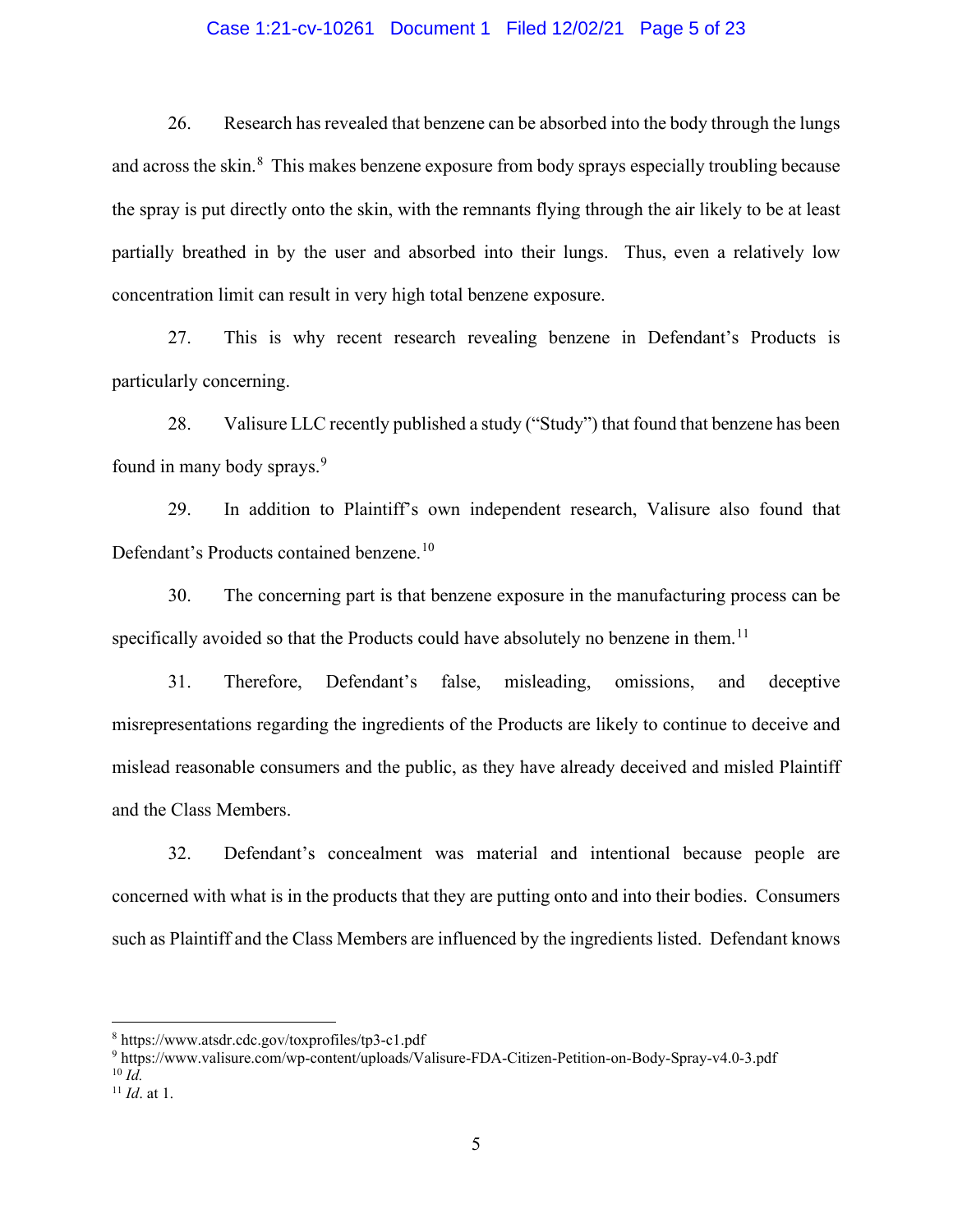### Case 1:21-cv-10261 Document 1 Filed 12/02/21 Page 6 of 23

that if it had not omitted that the Products contained benzene, then Plaintiff and the Class would not have purchased the Products at all.

### **JURISDICTION AND VENUE**

33. This Court has subject matter jurisdiction under the Class Action Fairness Act, 28 U.S.C. section §1332(d) in that (1) this is a class action involving more than 100 class members; (2) Plaintiff is a citizen of the state of New York and MY Imports USA LLC is a citizen of the state of New Jersey; and (3) the amount in controversy is in excess of \$5,000,000, exclusive of interests and costs.

34. This Court has personal jurisdiction over Defendant because Defendant conducts and transacts business in the state of New York, contracts to supply goods within the state of New York, and supplies goods within the state of New York.

35. Venue is proper because Plaintiff and many Class Members reside in the Southern District of New York, and throughout the state of New York. A substantial part of the events or omissions giving rise to the Classes' claims occurred in this district.

#### **PARTIES**

#### **Plaintiff**

36. Plaintiff Rachid Kallamni is a citizen and resident of the state of New York. During the applicable statute of limitations period, Plaintiff purchased Defendant's Products that contained benzene, including, but not limited to, the Tag Men's Body Spray Midnight.

37. Had Defendant not made the false, misleading, and deceptive representations and omissions regarding the Products containing benzene, Plaintiff would not have been willing to purchase the Products. Plaintiff purchased, purchased more of, and/or paid more for, the Products than he would have had he known the truth about the Products. The Products Plaintiff received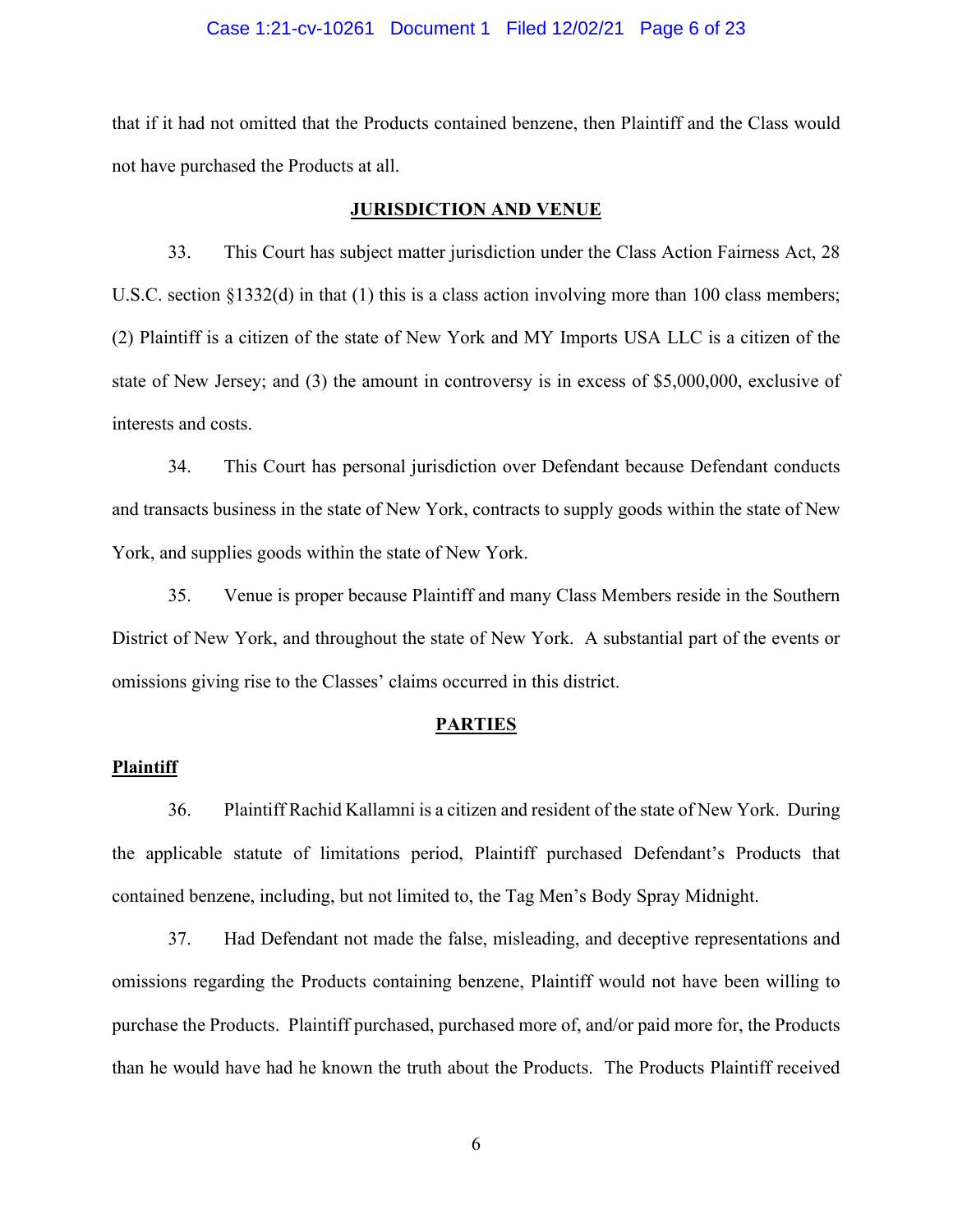### Case 1:21-cv-10261 Document 1 Filed 12/02/21 Page 7 of 23

were worthless because they contain the known carcinogen benzene. Accordingly, Plaintiff was injured in fact and lost money as a result of Defendant's improper conduct.

#### **Defendant**

38. Defendant, MY Imports USA LLC, is a domestic corporation with its headquarters and principal place of business located in Edison, New Jersey. MY Imports USA LLC conducts business throughout the United States, including this district. MY Imports USA LLC's line of body spray products, including Products purchased by Plaintiff and Class Members, are available at retail stores throughout New York and the United States. Defendant created and/or authorized the false, misleading, and deceptive manufacturing, marketing, advertising, and distributing of the Products.

## **CLASS ALLEGATIONS**

39. Plaintiff brings this matter on behalf of himself and those similarly situated. As detailed at length in this Complaint, Defendant orchestrated deceptive marketing and labeling practices. Defendant's customers were uniformly impacted by and exposed to this misconduct. Accordingly, this Complaint is uniquely situated for class-wide resolution, including injunctive relief.

40. The Class is defined as all consumers who purchased the Products anywhere in the United States during the Class Period.

41. Plaintiff also seeks certification, to the extent necessary or appropriate, of a subclass of individuals who purchased the Products in the state of New York at any time during the Class Period (the "New York Subclass").

42. The Class and New York Subclass shall be referred to collectively throughout the Complaint as the Class.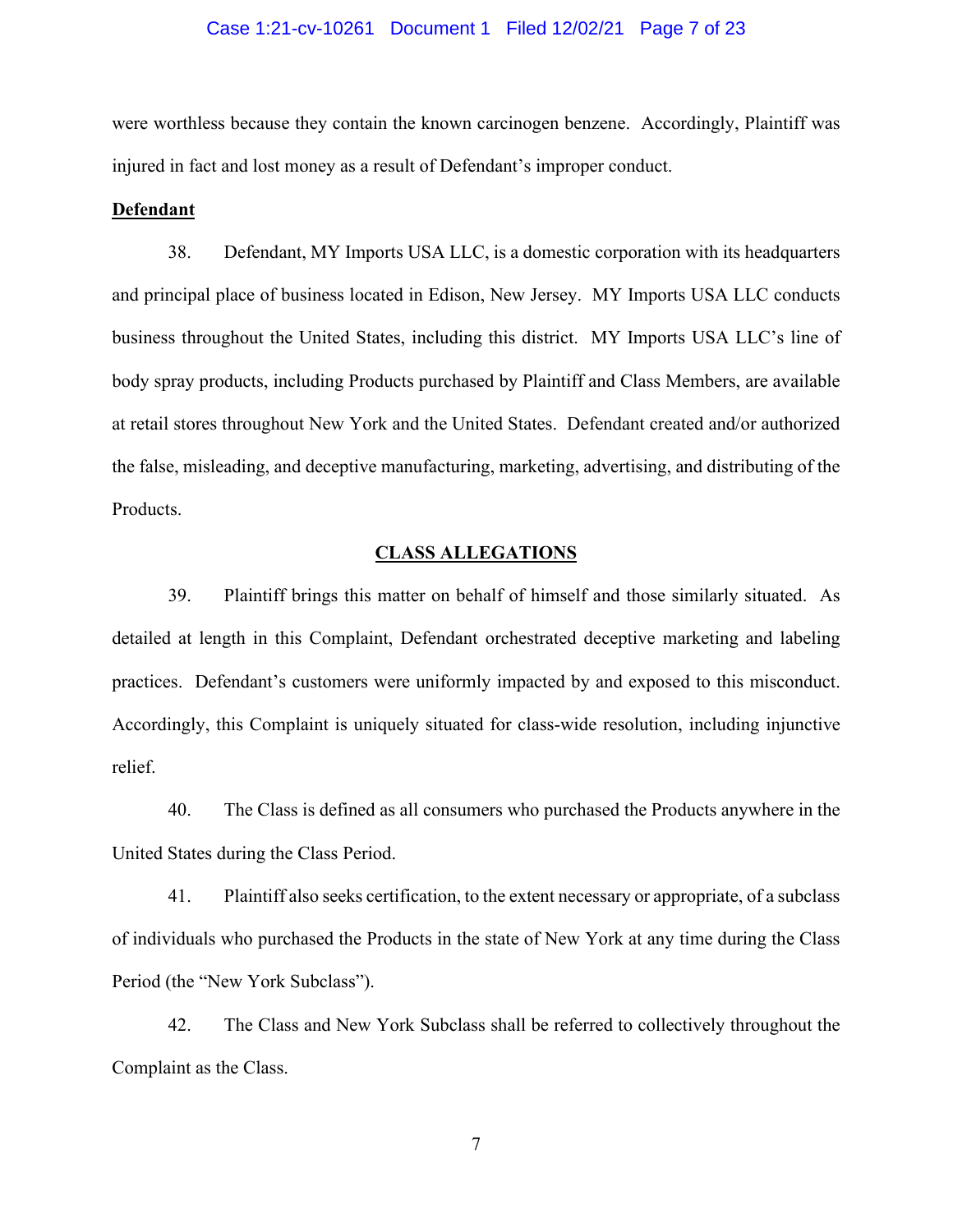## Case 1:21-cv-10261 Document 1 Filed 12/02/21 Page 8 of 23

43. The Class is properly brought and should be maintained as a class action under Rule 23(a), satisfying the class action prerequisites of numerosity, commonality, typicality, and adequacy because:

44. Numerosity: Class Members are so numerous that joinder of all members is impracticable. Plaintiff believes that there are thousands of consumers in the Class and the New York Class who are Class Members as described above who have been damaged by Defendant's deceptive and misleading practices.

45. Commonality: The questions of law and fact common to the Class Members which predominate over any questions which may affect individual Class Members include, but are not limited to:

- a. Whether Defendant is responsible for the conduct alleged herein which was uniformly directed at all consumers who purchased the Products;
- b. Whether Defendant's misconduct set forth in this Complaint demonstrates that Defendant has engaged in unfair, fraudulent, or unlawful business practices with respect to the advertising, marketing, and sale of its Products;
- c. Whether Defendant made false and/or misleading statements and omissions to the Class and the public concerning the contents of its Products;
- d. Whether Defendant's false and misleading statements and omissions concerning its Products were likely to deceive the public; and
- e. Whether Plaintiff and the Class are entitled to money damages under the same causes of action as the other Class Members?

46. Typicality: Plaintiff is a member of the Class. Plaintiff's claims are typical of the claims of each Class Member in that every member of the Class was susceptible to the same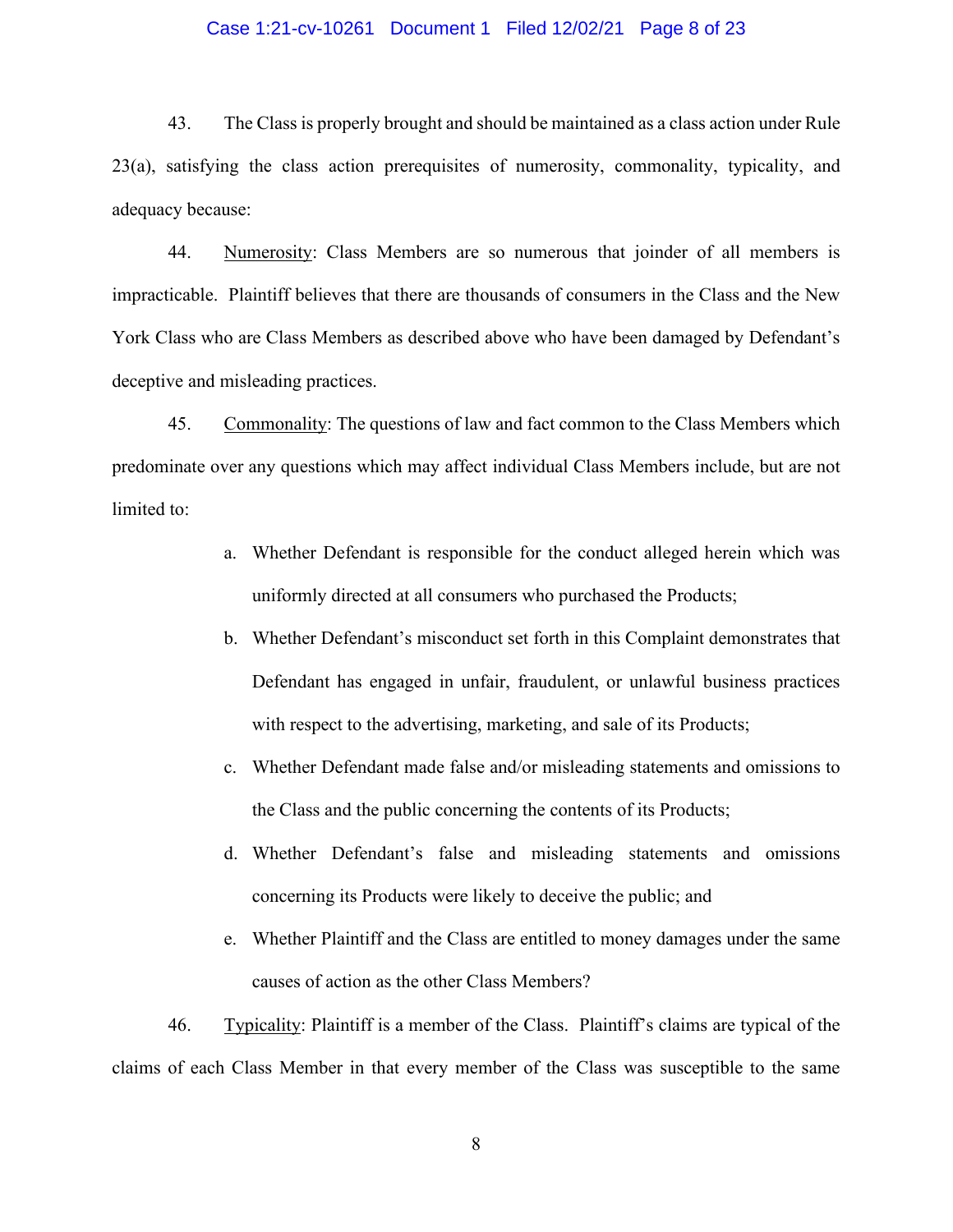### Case 1:21-cv-10261 Document 1 Filed 12/02/21 Page 9 of 23

deceptive, misleading conduct and purchased Defendant's Products. Plaintiff is entitled to relief under the same causes of action as the other Class Members.

47. Adequacy: Plaintiff is an adequate Class representative because his interests do not conflict with the interests of the Class Members he seeks to represent, his consumer fraud claims are common to all members of the Class, he has a strong interest in vindicating his rights, he has retained counsel competent and experienced in complex class action litigation, and counsel intends to vigorously prosecute this action.

48. Predominance: Pursuant to Rule 23(b)(3), common issues of law and fact identified above predominate over any other questions affecting only individual members of the Class. The Class issues fully predominate over any individual issues because no inquiry into individual conduct is necessary; all that is required is a narrow focus on Defendant's deceptive and misleading marketing and labeling practices.

49. Superiority: A class action is superior to the other available methods for the fair and efficient adjudication of this controversy because:

> a. The joinder of thousands of individual Class Members is impracticable, cumbersome, unduly burdensome, and a waste of judicial and/or litigation resources;

> b. The individual claims of the Class Members may be relatively modest compared with the expense of litigating the claims, thereby making it impracticable, unduly burdensome, and expensive—if not totally impossible—to justify individual actions;

> c. When Defendant's liability has been adjudicated, all Class Members' claims can be determined by the Court and administered efficiently in a manner far less burdensome and expensive than if it were attempted through filing, discovery, and trial of all individual cases;

> d. This class action will promote orderly, efficient, expeditious, and appropriate adjudication and administration of Class claims;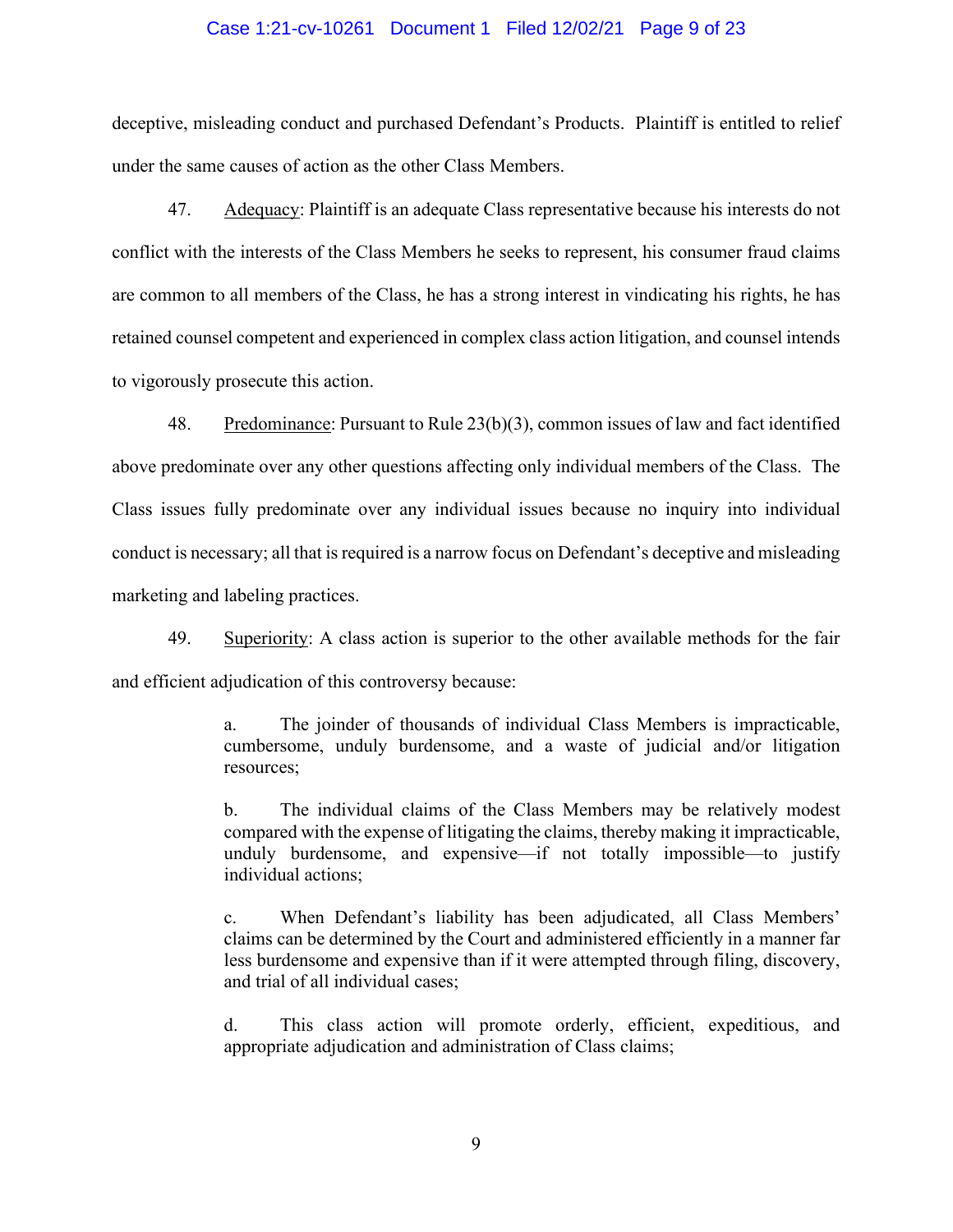e. Plaintiff knows of no difficulty to be encountered in the management of this action that would preclude its maintenance as a class action;

f. This class action will assure uniformity of decisions among Class Members;

g. The Class is readily definable and prosecution of this action as a class action will eliminate the possibility of repetitious litigation;

h. Class Members' interests in individually controlling the prosecution of separate actions is outweighed by their interest in efficient resolution by single class action; and

i. It would be desirable to concentrate in this single venue the litigation of all Class Members who were induced by Defendant's uniform false advertising to purchase its Products.

50. Accordingly, this Class is properly brought and should be maintained as a class action under Rule 23(b)(3) because questions of law or fact common to Class Members predominate over any questions affecting only individual members, and because a class action is superior to other available methods for fairly and efficiently adjudicating this controversy.

# **INJUNCTIVE CLASS RELIEF**

51. Rules  $23(b)(1)$  and (2) contemplate a class action for purposes of seeking classwide injunctive relief. Here, Defendant has engaged in conduct resulting in misleading consumers about ingredients in the Products. Since Defendant's conduct has been uniformly directed at all consumers in the United States, and the conduct continues presently, injunctive relief on a classwide basis is a viable and suitable solution to remedy Defendant's continuing misconduct. Plaintiff would purchase the Products again if they did not include benzene.

52. The injunctive Class is properly brought and should be maintained as a class action under Rule 23(a), satisfying the class action prerequisites of numerosity, commonality, typicality, and adequacy because: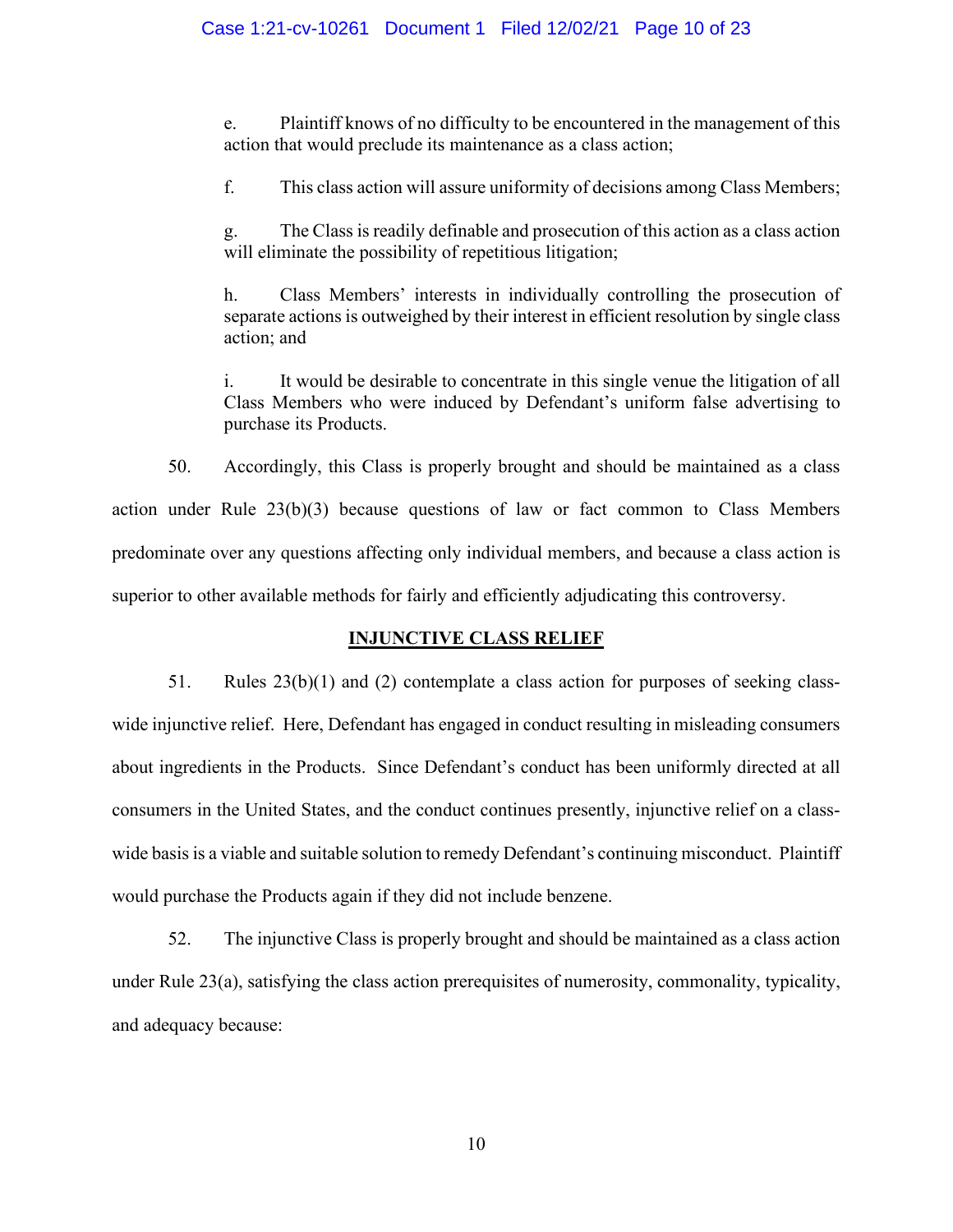a. Numerosity: Individual joinder of the injunctive Class Members would be wholly impracticable. Defendant's Products have been purchased by thousands of people throughout the United States.

b. Commonality: Questions of law and fact are common to members of the Class. Defendant's misconduct was uniformly directed at all consumers. Thus, all members of the Class have a common cause against Defendant to stop its misleading conduct through an injunction. Since the issues presented by this injunctive Class deal exclusively with Defendant's misconduct, resolution of these questions would necessarily be common to the entire Class. Moreover, there are common questions of law and fact inherent in the resolution of the proposed injunctive class, including, *inter alia*:

- i. Resolution of the issues presented in the  $23(b)(3)$  class;
- ii. Whether members of the Class will continue to suffer harm by virtue of Defendant's deceptive product marketing and labeling; and
- iii. Whether, on equitable grounds, Defendant should be prevented from continuing to deceptively mislabel the Products?

c. Typicality: Plaintiff's claims are typical of the claims of the injunctive Class because his claims arise from the same course of conduct (i.e., Defendant's deceptive and misleading marketing, labeling, and advertising practices). Plaintiff is a typical representative of the Class because, like all members of the injunctive Class, he purchased Defendant's Products which were sold unfairly and deceptively to consumers throughout the United States.

d. Adequacy: Plaintiff will fairly and adequately represent and protect the interests of the injunctive Class. His consumer protection claims are common to all members of the injunctive Class and he has a strong interest in vindicating his rights. In addition, Plaintiff and the Class are represented by counsel who are competent and experienced in both consumer protection and class action litigation.

53. Plaintiff seeks injunctive relief on behalf of the Class Members on grounds

generally applicable to the entire injunctive Class and Defendant has acted or refused to act in a manner that applies generally to the injunctive Class (i.e., Defendant has marketed its Products using the same misleading and deceptive labeling to all of the Class Members).

54. Plaintiff also seeks to include an injunction to require the implementation and funding of a blood serum testing program for the Plaintiff and Class Members to test for the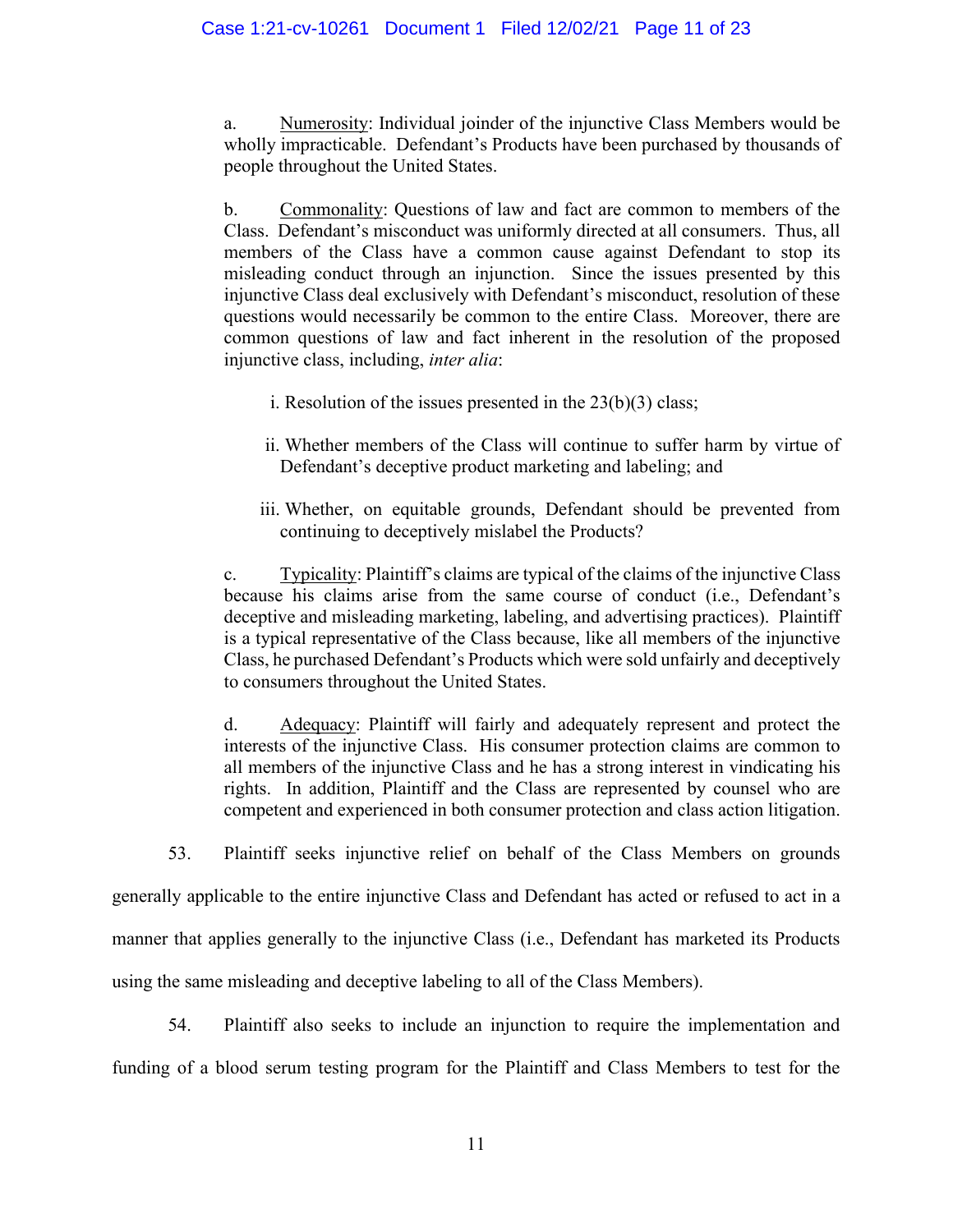### Case 1:21-cv-10261 Document 1 Filed 12/02/21 Page 12 of 23

presence of benzene in their blood serum; and the implementation and funding of a medical monitoring program for Plaintiff and Class Members sufficient to monitor Plaintiff and Class Members' health to ensure they are adequately monitored for the harmful effects of benzene in the human body.

55. Any final injunctive relief or declaratory relief would benefit the entire injunctive Class as Defendant would be prevented from continuing its misleading and deceptive marketing practices and would be required to honestly disclose to consumers the true nature of the contents of the Products.

## **CLAIMS**

# **FIRST CAUSE OF ACTION VIOLATION OF NEW YORK GBL § 349 (On Behalf of Plaintiff and New York Subclass Members)**

56. Plaintiff repeats and realleges each and every allegation contained in all the foregoing paragraphs as if fully set forth herein.

57. New York General Business Law Section 349 ("GBL § 349") declares unlawful "[d]eceptive acts or practices in the conduct of any business, trade, or commerce or in the furnishing of any service in this state . . ."

58. The conduct of Defendant alleged herein constitutes recurring, "unlawful" deceptive acts and practices in violation of GBL § 349, and as such, Plaintiff and the New York Subclass Members seek monetary damages against Defendant, enjoining it from inaccurately describing, labeling, marketing, and promoting the Products.

59. There is no adequate remedy at law.

60. Defendant misleadingly, inaccurately, and deceptively advertise and market its Products to consumers.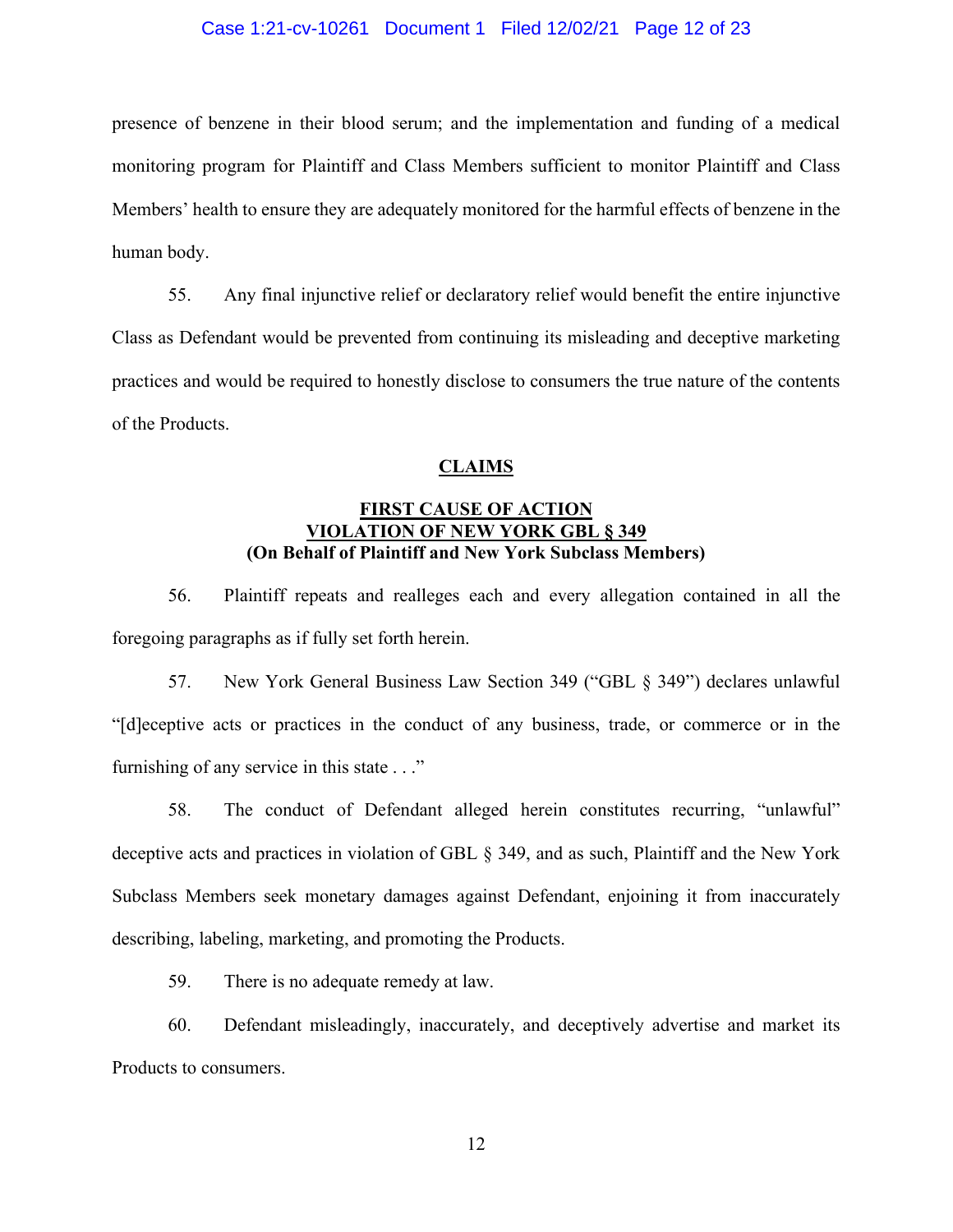## Case 1:21-cv-10261 Document 1 Filed 12/02/21 Page 13 of 23

61. Defendant's improper consumer-oriented conduct—including failing to disclose that the Products have benzene—is misleading in a material way in that it, *inter alia*, induced Plaintiff and the New York Subclass Members to purchase Defendant's Products and to use the Products when they otherwise would not have. Defendant made the untrue and/or misleading statements and omissions willfully, wantonly, and with reckless disregard for the truth.

62. Plaintiff and the New York Subclass Members have been injured inasmuch as they purchased products that were mislabeled, unhealthy, and entirely worthless. Accordingly, Plaintiff and the New York Subclass Members received less than what they bargained and paid for.

63. Defendant's advertising and Products' packaging and labeling induced Plaintiff and the New York Subclass Members to buy Defendant's Products.

64. Defendant's deceptive and misleading practices constitute a deceptive act and practice in the conduct of business in violation of New York General Business Law §349(a) and Plaintiff and the New York Subclass Members have been damaged thereby.

65. As a result of Defendant's recurring, "unlawful" deceptive acts and practices, Plaintiff and the New York Subclass Members are entitled to monetary, statutory, compensatory, treble and punitive damages, restitution, and disgorgement of all moneys obtained by means of Defendant's unlawful conduct, interest, and attorneys' fees and costs.

## **SECOND CAUSE OF ACTION VIOLATION OF NEW YORK GBL § 350 (On Behalf of Plaintiff and the New York Subclass Members)**

66. Plaintiff repeats and realleges each and every allegation contained in all the foregoing paragraphs as if fully set forth herein.

67. N.Y. Gen. Bus. Law § 350 provides, in part, as follows: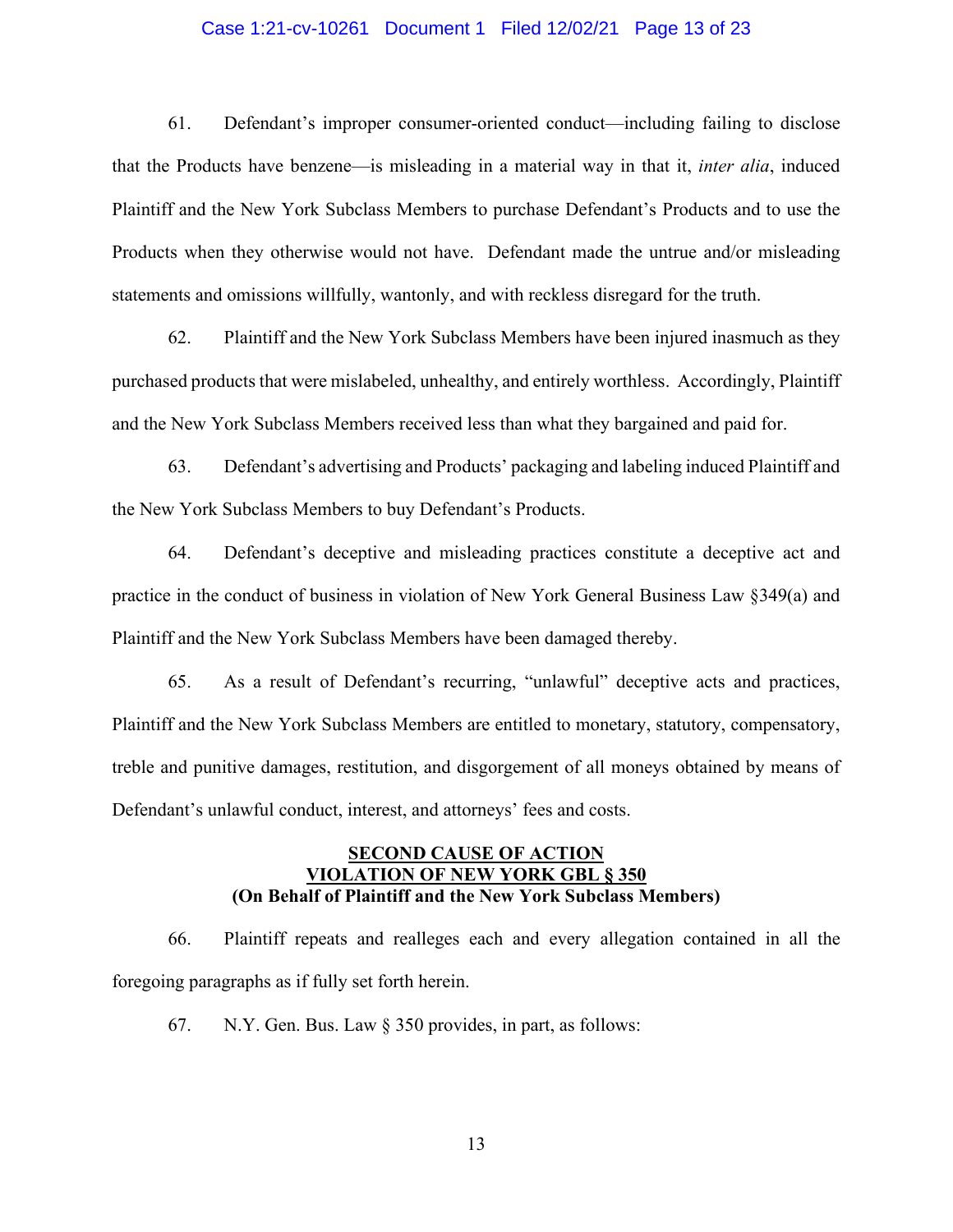False advertising in the conduct of any business, trade, or commerce or in the furnishing of any service in this state is hereby declared unlawful.

68. N.Y. Gen. Bus. Law § 350a(1) provides, in part, as follows:

The term 'false advertising, including labeling, of a commodity, or of the kind, character, terms or conditions of any employment opportunity if such advertising is misleading in a material respect. In determining whether any advertising is misleading, there shall be taken into account (among other things) not only representations made by statement, word, design, device, sound or any combination thereof, but also the extent to which the advertising fails to reveal facts material in the light of such representations with respect to the commodity or employment to which the advertising relates under the conditions proscribed in said advertisement, or under such conditions as are customary or usual . . .

69. Defendant's labeling and advertisements contain untrue and materially misleading statements and omissions concerning its Products inasmuch as they misrepresent that the Products are safe for use and don't list that the Products contain benzene.

70. Plaintiff and the New York Subclass Members have been injured inasmuch as they relied upon the labeling, packaging, and advertising and purchased Products that were mislabeled, unhealthy, and entirely worthless. Accordingly, Plaintiff and the New York Subclass Members received less than what they bargained and paid for.

71. Defendant's advertising, packaging, and Products' labeling induced Plaintiff and the New York Subclass Members to buy Defendant's Products.

72. Defendant made its untrue and/or misleading statements and representations willfully, wantonly, and with reckless disregard for the truth.

73. Defendant's conduct constitutes multiple, separate violations of N.Y. Gen. Bus. Law § 350.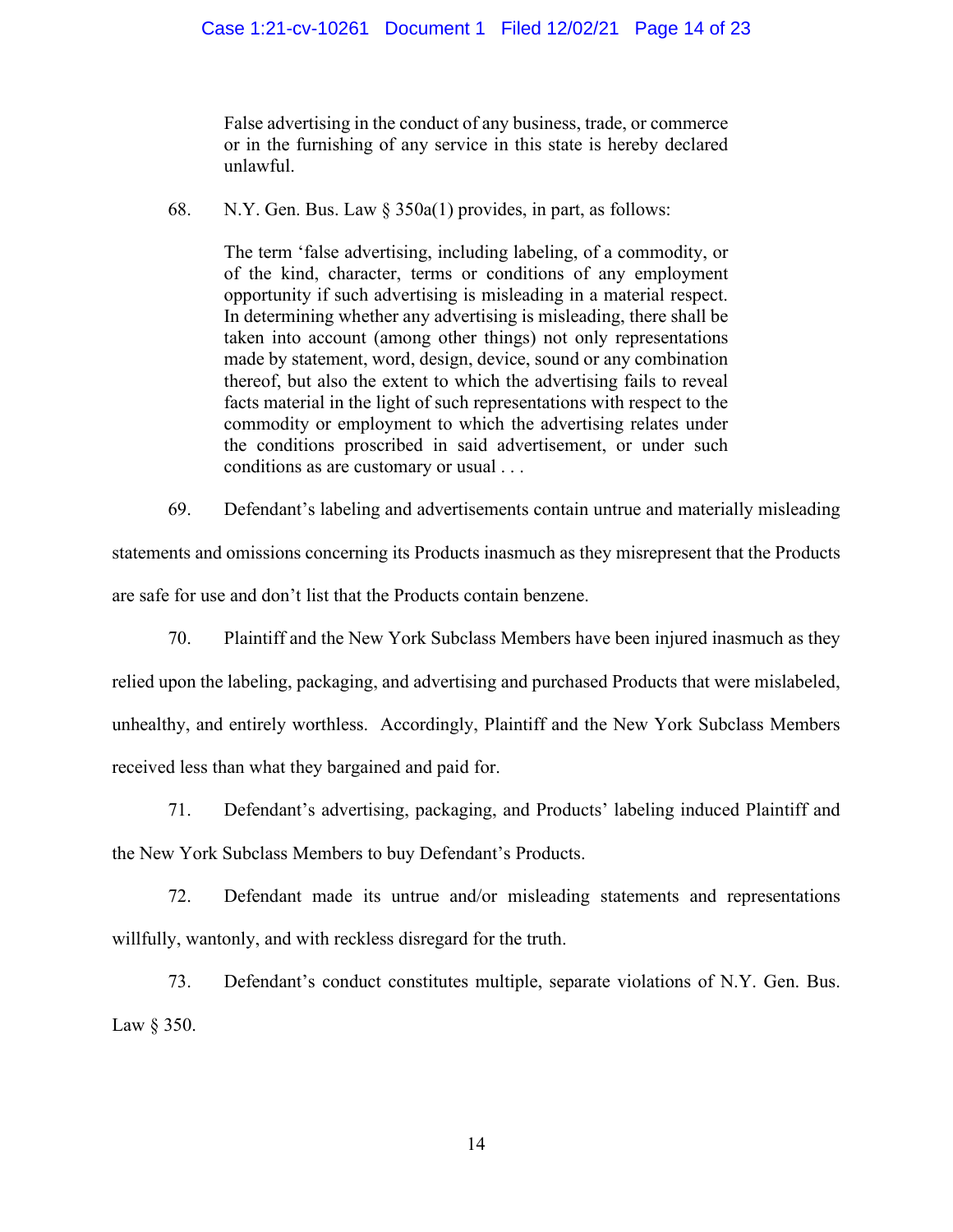## Case 1:21-cv-10261 Document 1 Filed 12/02/21 Page 15 of 23

74. Defendant made the material misrepresentations described in this Complaint in its advertising and on the Products' packaging and labeling.

75. Defendant's material misrepresentations were substantially uniform in content, presentation, and impact upon consumers at large. Moreover, all consumers purchasing the Products were and continue to be exposed to Defendant's material misrepresentations.

76. As a result of Defendant's recurring, "unlawful" deceptive acts and practices, Plaintiff and New York Subclass Members are entitled to monetary, statutory, compensatory, treble and punitive damages, restitution, and disgorgement of all moneys obtained by means of Defendant's unlawful conduct, interest, and attorneys' fees and costs.

## **THIRD CAUSE OF ACTION BREACH OF EXPRESS WARRANT (On Behalf of Plaintiff and All Class Members)**

77. Plaintiff repeats and realleges each and every allegation contained in the foregoing paragraphs as if fully set forth herein.

78. Defendant provided Plaintiff and Class Members with an express warranty in the form of written affirmations of fact promising and representing that the Product is safe for use and do not contain benzene.

79. The above affirmations of fact were not couched as "belief" or "opinion," and were not "generalized statements of quality not capable of proof or disproof."

80. These affirmations of fact became part of the basis for the bargain and were material to Plaintiff and Class Members' transactions.

81. Plaintiff and Class Members reasonably relied upon Defendant's affirmations of fact and justifiably acted in ignorance of the material facts omitted or concealed when they decided to buy Defendant's Products.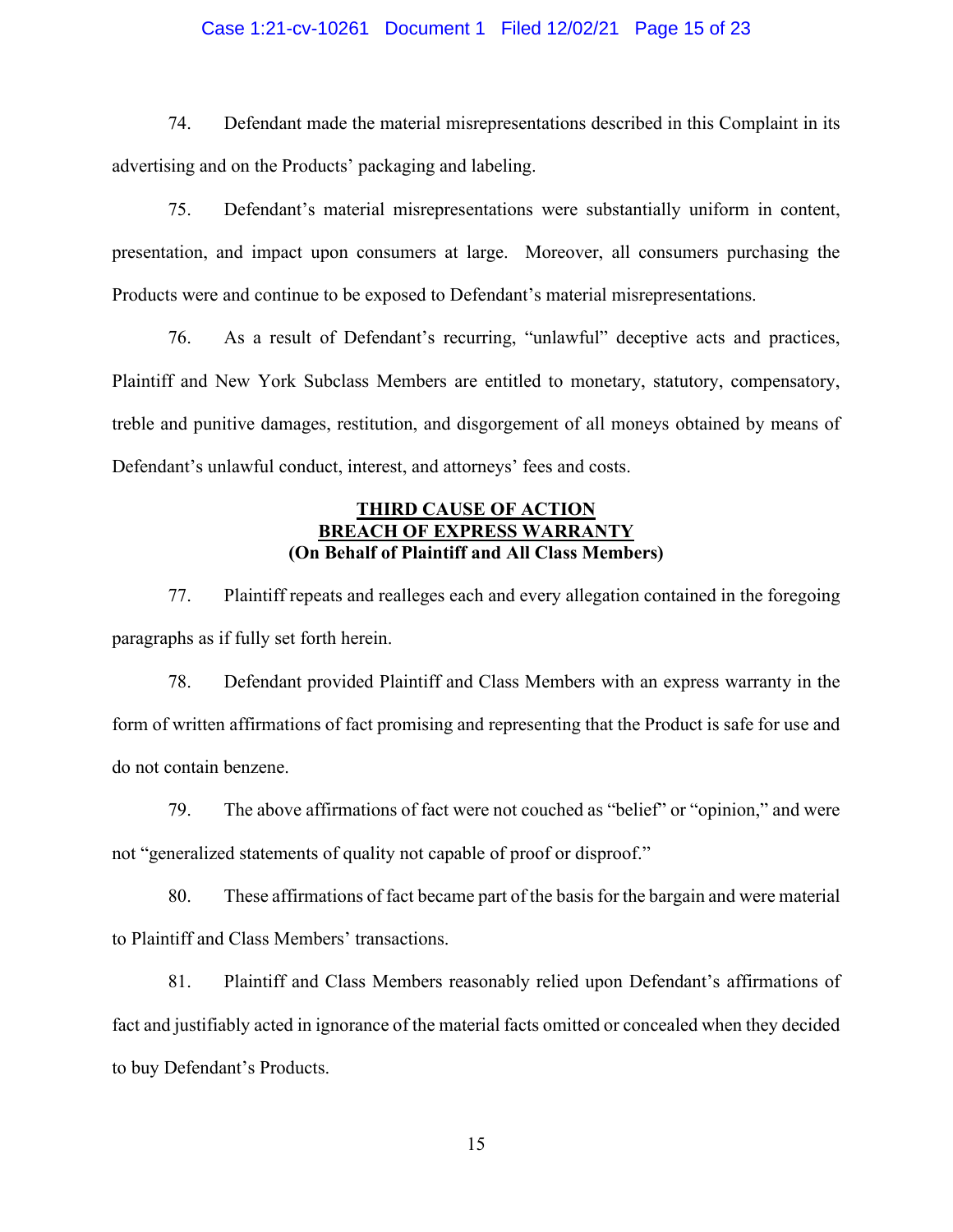## Case 1:21-cv-10261 Document 1 Filed 12/02/21 Page 16 of 23

82. Defendant knowingly breached the express warranties by including benzene in the Products sold to Plaintiff and the Class without properly notifying them of its inclusion in the Products.

83. Within a reasonable time after it knew or should have known, Defendant did not change the Products' labels to include benzene in the ingredient list.

84. Defendant thereby breached the following state warranty laws:

- a. Code of Ala. § 7-2-313;
- b. Alaska Stat. § 45.02.313;
- c. A.R.S. § 47-2313;
- d. A.C.A. § 4-2-313;
- e. Cal. Comm. Code § 2313;
- f. Colo. Rev. Stat. § 4-2-313;
- g. Conn. Gen. Stat. § 42a-2-313;
- h. 6 Del. C. § 2-313;
- i. D.C. Code § 28:2-313;
- j. Fla. Stat. § 672.313;
- k. O.C.G.A. § 11-2-313;
- l. H.R.S. § 490:2-313;
- m. Idaho Code § 28-2-313;
- n. 810 I.L.C.S. 5/2-313;
- o. Ind. Code § 26-1-2-313;
- p. Iowa Code § 554.2313;
- q. K.S.A. § 84-2-313;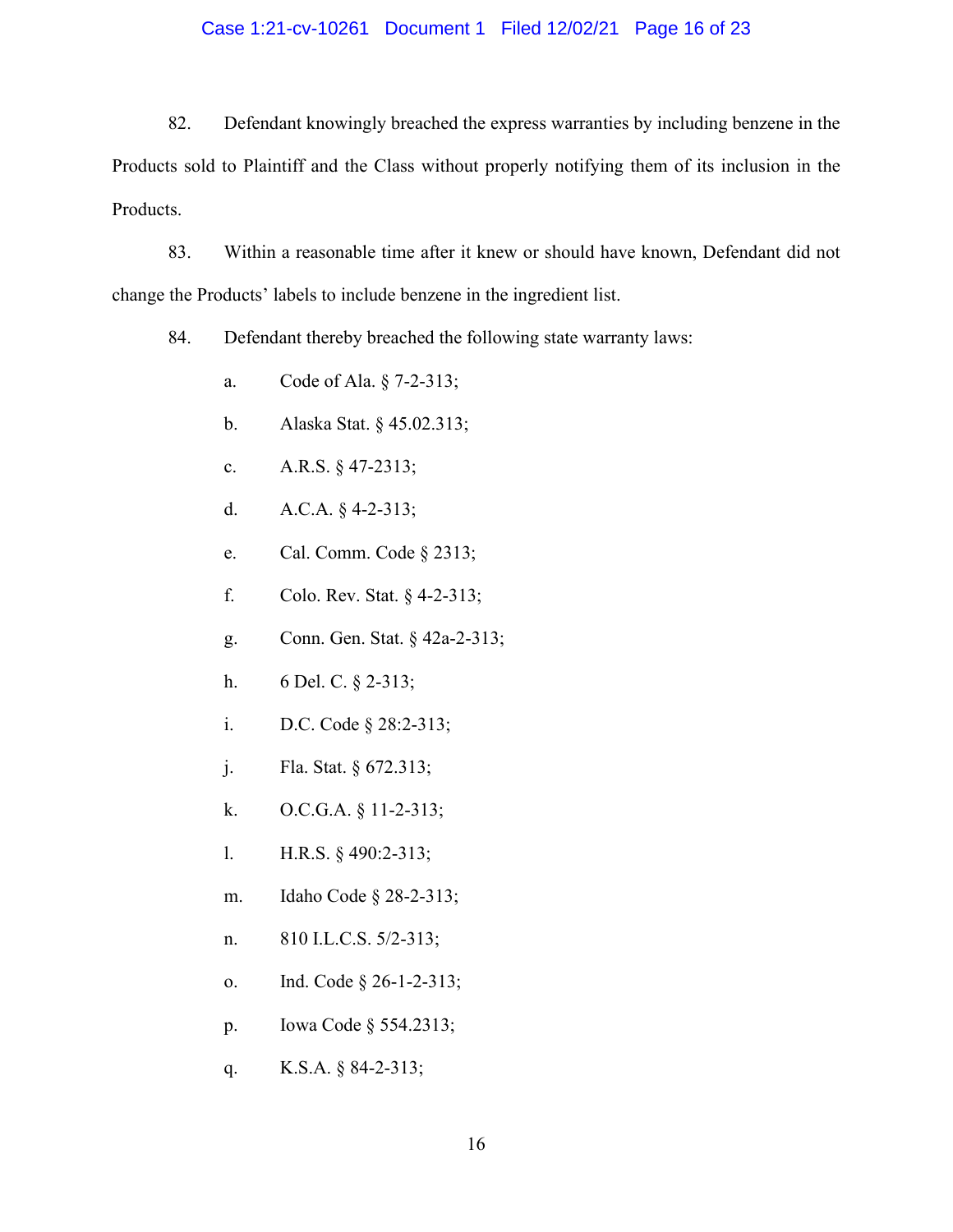- r. K.R.S. § 355.2-313;
- s. 11 M.R.S. § 2-313;
- t. Md. Commercial Law Code Ann. § 2-313;
- u. 106 Mass. Gen. Laws Ann. § 2-313;
- v. M.C.L.S. § 440.2313;
- w. Minn. Stat. § 336.2-313;
- x. Miss. Code Ann. § 75-2-313;
- y. R.S. Mo. § 400.2-313;
- z. Mont. Code Anno. § 30-2-313;
- aa. Neb. Rev. Stat. § 2-313;
- bb. Nev. Rev. Stat. Ann. § 104.2313;
- cc. R.S.A. 382-A:2-313;
- dd. N.J. Stat. Ann. § 12A:2-313;
- ee. N.M. Stat. Ann. § 55-2-313;
- ff. N.Y. U.C.C. Law § 2-313;
- gg. N.C. Gen. Stat. § 25-2-313;
- hh. N.D. Cent. Code § 41-02-30;
- ii. II. O.R.C. Ann. § 1302.26;
- jj. 12A Okl. St. § 2-313;
- kk. Or. Rev. Stat. § 72-3130;
- ll. 13 Pa. Rev. Stat. § 72-3130;
- mm. R.I. Gen. Laws § 6A-2-313;
- nn. S.C. Code Ann. § 36-2-313;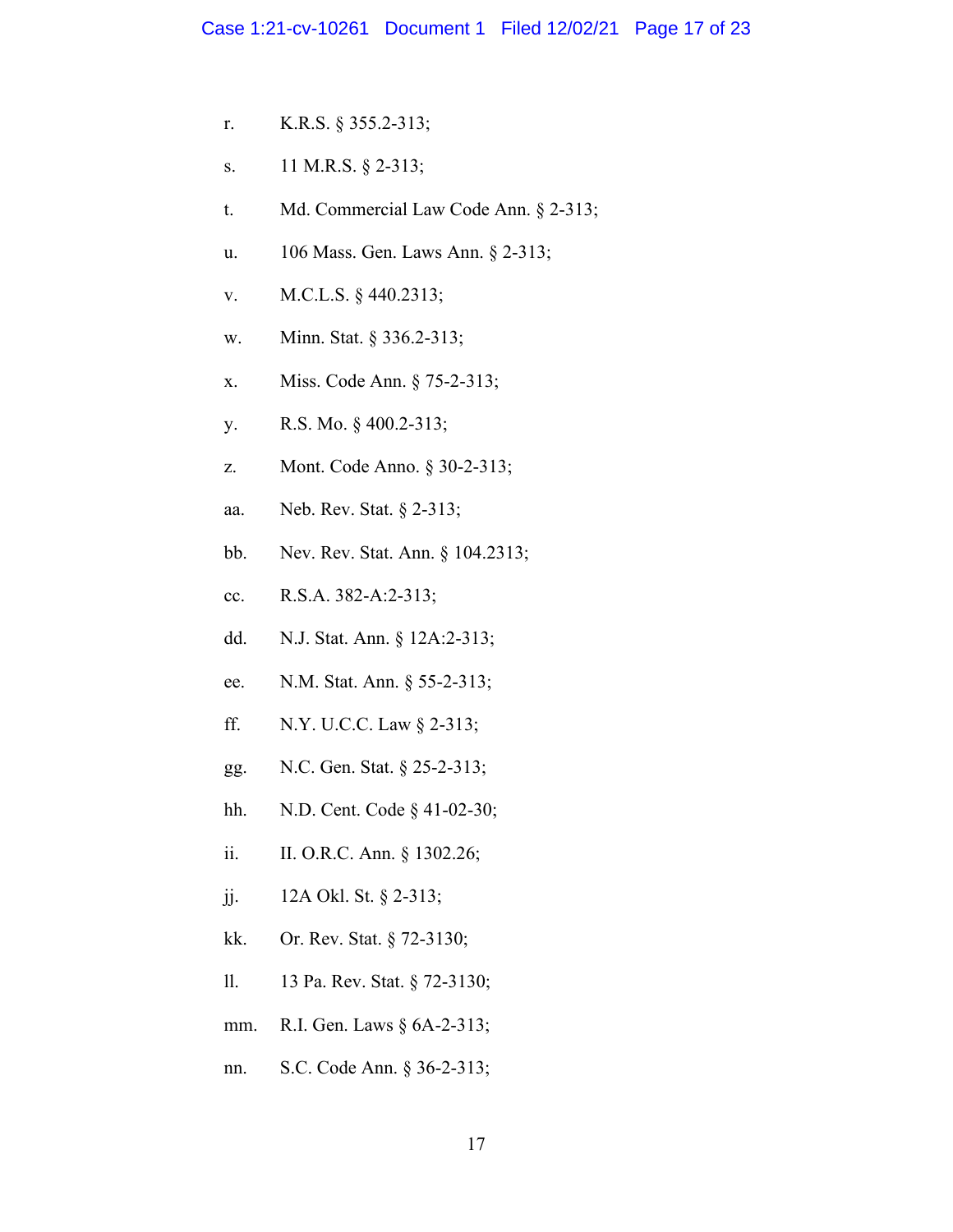- oo. S.D. Codified Laws, § 57A-2-313;
- pp. Tenn. Code Ann. § 47-2-313;
- qq. Tex. Bus. & Com. Code § 2.313;
- rr. Utah Code Ann. § 70A-2-313;
- ss. 9A V.S.A. § 2-313;
- tt. Va. Code Ann. § 59.1-504.2;
- uu. Wash. Rev. Code Ann. § 6A.2-313;
- vv. W. Va. Code § 46-2-313;
- ww. Wis. Stat. § 402.313; and
- xx. Wyo. Stat. § 34.1-2-313.
- 85. As a direct and proximate result of Defendant's breach of the express warranties,

Plaintiff and Class Members were damaged in the amount of the price they paid for the Products, in an amount to be proven at trial.

# **FOURTH CAUSE OF ACTION BREACH OF IMPLIED WARRANTY OF MERCHANTABILITY (On Behalf of Plaintiff and All Class Members)**

86. Plaintiff brings this count on behalf of himself and the Class and repeats and realleges all previous paragraphs, as if fully included herein.

87. Defendant sold and Plaintiff and Class Members purchased the Products.

88. When sold by Defendant, the Products were not merchantable, did not pass without objection in the trade under the label description, were not of adequate quality within that description, were not fit for the ordinary purposes for which such goods are used, and did not conform to the promises or affirmations of fact made on its container or label.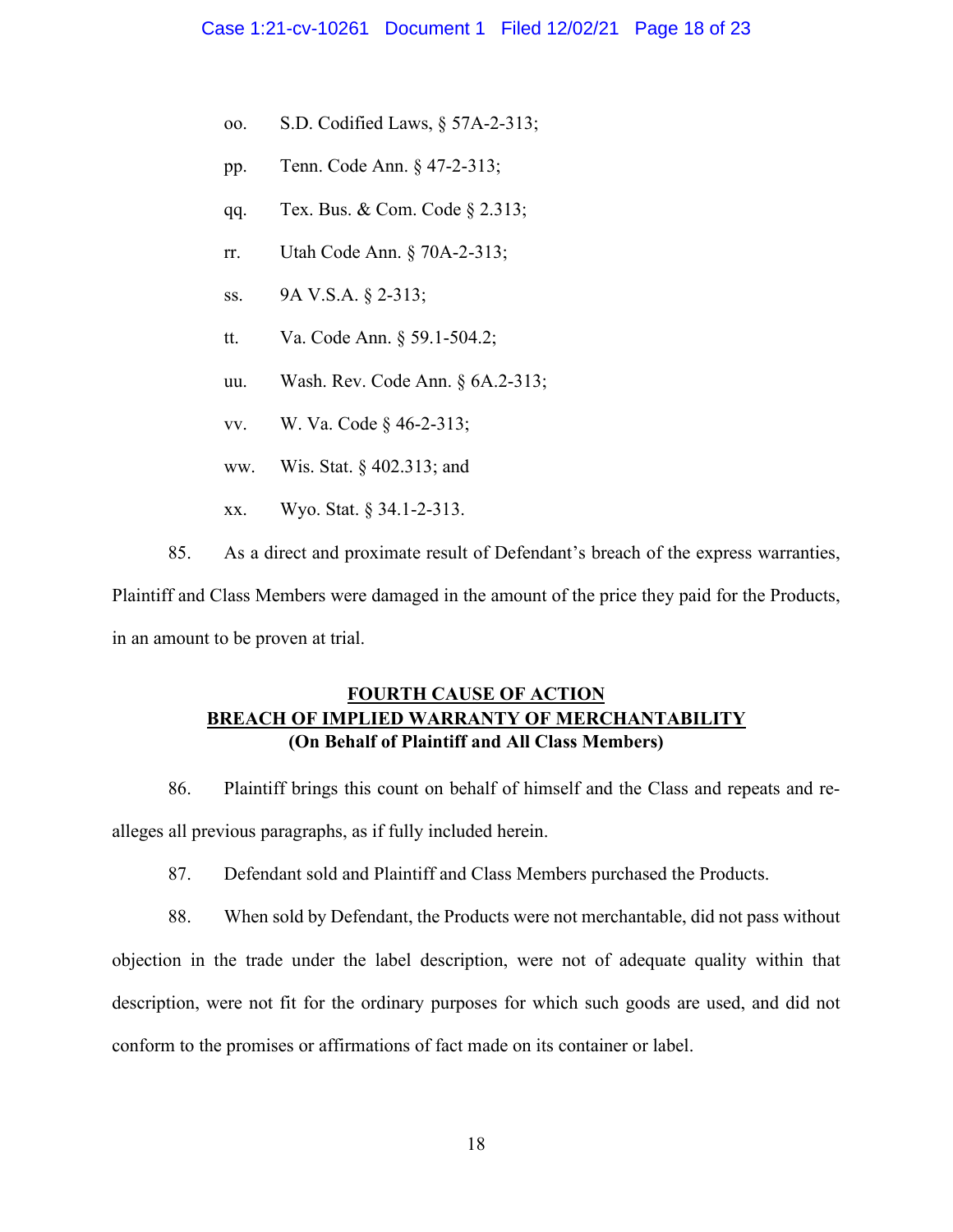## Case 1:21-cv-10261 Document 1 Filed 12/02/21 Page 19 of 23

89. Because the Products contain benzene, they are in no way were safe for use as body spray products.

90. As a direct result of Defendant's Products being unfit for intended purpose and/or otherwise not merchantable, Plaintiff and Class members were damaged because they would not have purchased Defendant's Products had they known the true facts regarding the benzene content.

## **FIFTH CAUSE OF ACTION FRAUDULENT CONCEALMENT (On Behalf of Plaintiff and All Class Members)**

91. Plaintiff repeats and realleges each and every allegation contained in the foregoing paragraphs as if fully set forth herein.

92. Defendant concealed and failed to disclose on the Products' packaging and labeling the material fact that the Products contained benzene, and that the Products were not safe or healthy for use.

93. Defendant had knowledge that the Products contained benzene, and that the Products were not safe or healthy for use.

94. Defendant had a duty to disclose that the Products contained benzene, and that the Products were not safe or healthy for use.

95. Defendant had superior knowledge or means of knowledge available to it and knew that Plaintiff and Class Members would rely upon the representations and omissions of Defendant regarding the quality and ingredients of its Products. Consumers lack the meaningful ability to test or independently ascertain or verify whether a product contains benzene, especially at the point of sale.

96. Defendant's concealment was material and intentional because people are concerned with what is in the products that they are putting onto and into their bodies. Consumers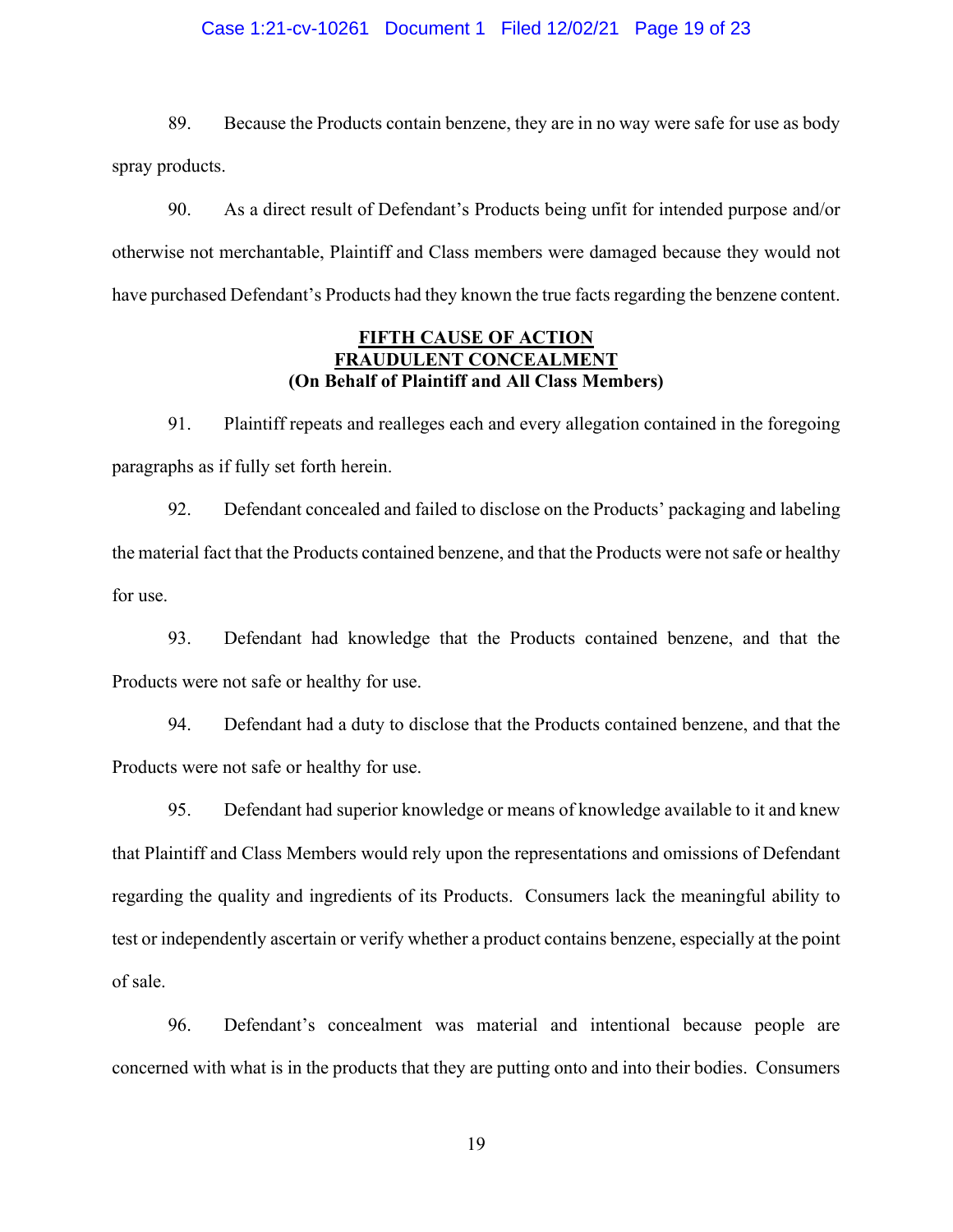### Case 1:21-cv-10261 Document 1 Filed 12/02/21 Page 20 of 23

such as Plaintiff and the Class Members are influenced by the ingredients listed, as well as any warnings (or lack thereof) on the products they buy. Defendant knows that if it had not omitted that the Products contained benzene, then Plaintiff and the Class would not have purchased the Products at all; however, Defendant wanted to increase sales and profits.

97. Defendant's concealment misled Plaintiff and the Class as to the true nature of what they were buying and putting onto and into their bodies.

98. Defendant fraudulently concealed that the Products contained benzene and that the Products were not safe or healthy for use. Consequently, Plaintiff and the other members of the Class have suffered injury and are entitled to damages in an amount to be proven at trial.

## **SIXTH CAUSE OF ACTION MEDICAL MONITORING (On Behalf of Plaintiff and All Class Members)**

99. Plaintiff repeats and realleges each and every allegation contained in the foregoing paragraphs as if fully set forth herein.

100. As a result of Defendant's negligence, Plaintiff and Class Members have been exposed to the carcinogen benzene.

101. As a proximate result of Plaintiff and Class Members' exposure to benzene, Plaintiff and Class Members have a significantly increased risk of serious medical complications, including ailments such as bone marrow harm and blood cancer (such as leukemia).

102. A monitoring procedure exists that makes the early detection of these types of ailments possible.

103. The prescribed monitoring program is reasonably necessary according to contemporary scientific principles.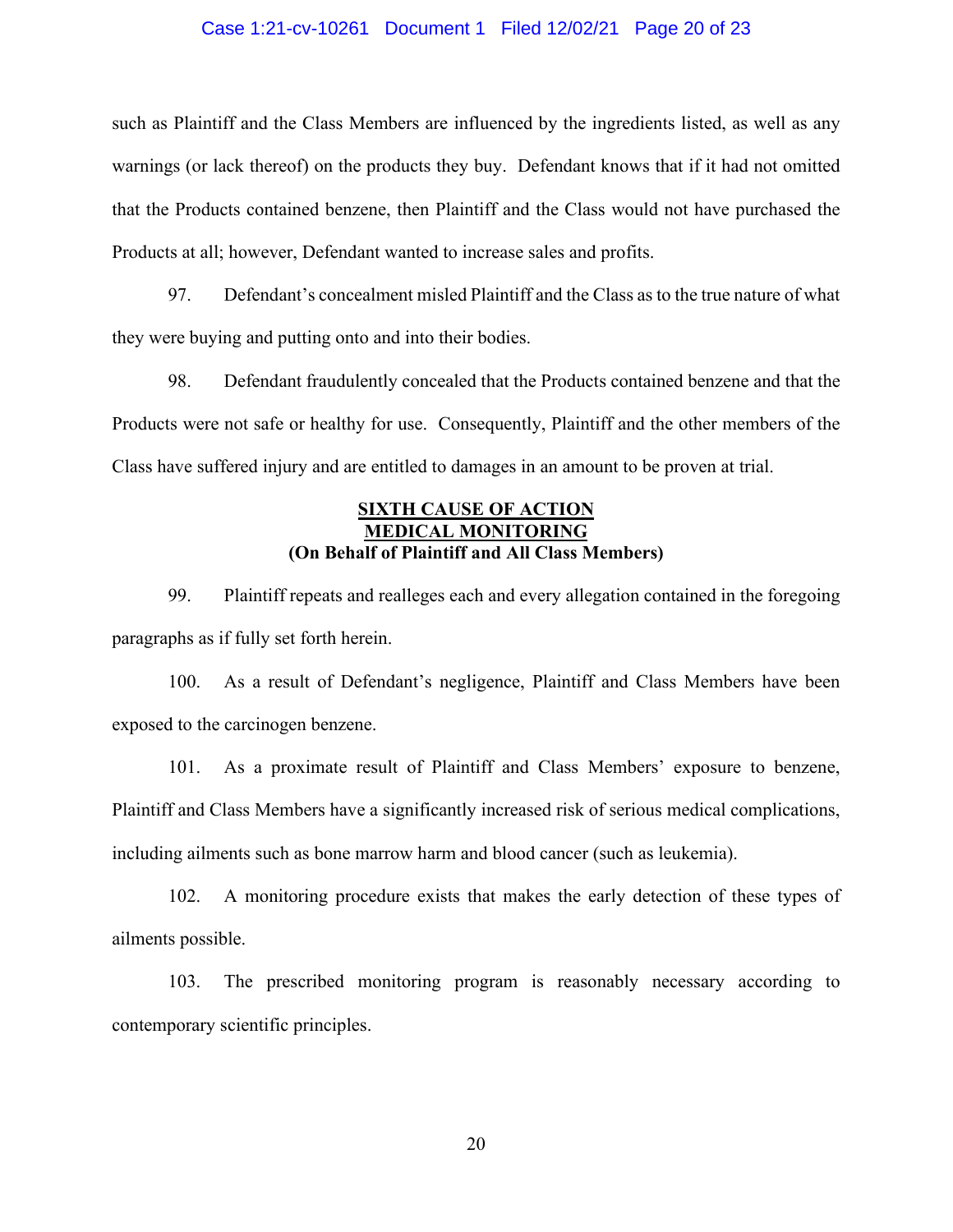### Case 1:21-cv-10261 Document 1 Filed 12/02/21 Page 21 of 23

104. Defendant's acts were willful, wanton, or reckless and conducted with a reckless indifference to the health and rights of Plaintiff and Class Members.

# **SEVENTH CAUSE OF ACTION UNJUST ENRICHMENT (On Behalf of Plaintiff and All Class Members in the Alternative)**

105. Plaintiff repeats and realleges each and every allegation contained in the foregoing paragraphs as if fully set forth herein.

106. Plaintiff, on behalf of himself and consumers nationwide, brings a claim for unjust enrichment.

107. Defendant's conduct violated, *inter alia*, state and federal law by manufacturing, advertising, marketing, and selling the Products while misrepresenting and omitting material facts.

108. Defendant's unlawful conduct, as described in this Complaint, allowed Defendant to knowingly realize substantial revenues from selling the Products at the expense of, and to the detriment or impoverishment of, Plaintiff and Class Members and to Defendant's benefit and enrichment. Defendant has thereby violated fundamental principles of justice, equity, and good conscience.

109. Plaintiff and Class Members conferred significant financial benefits and paid substantial compensation to Defendant for the Products, which were not as Defendant represented them to be.

110. It is inequitable for Defendant to retain the benefits conferred by Plaintiff and Class Members' overpayments.

111. Plaintiff and Class Members seek establishment of a constructive trust from which Plaintiff and Class Members may seek restitution.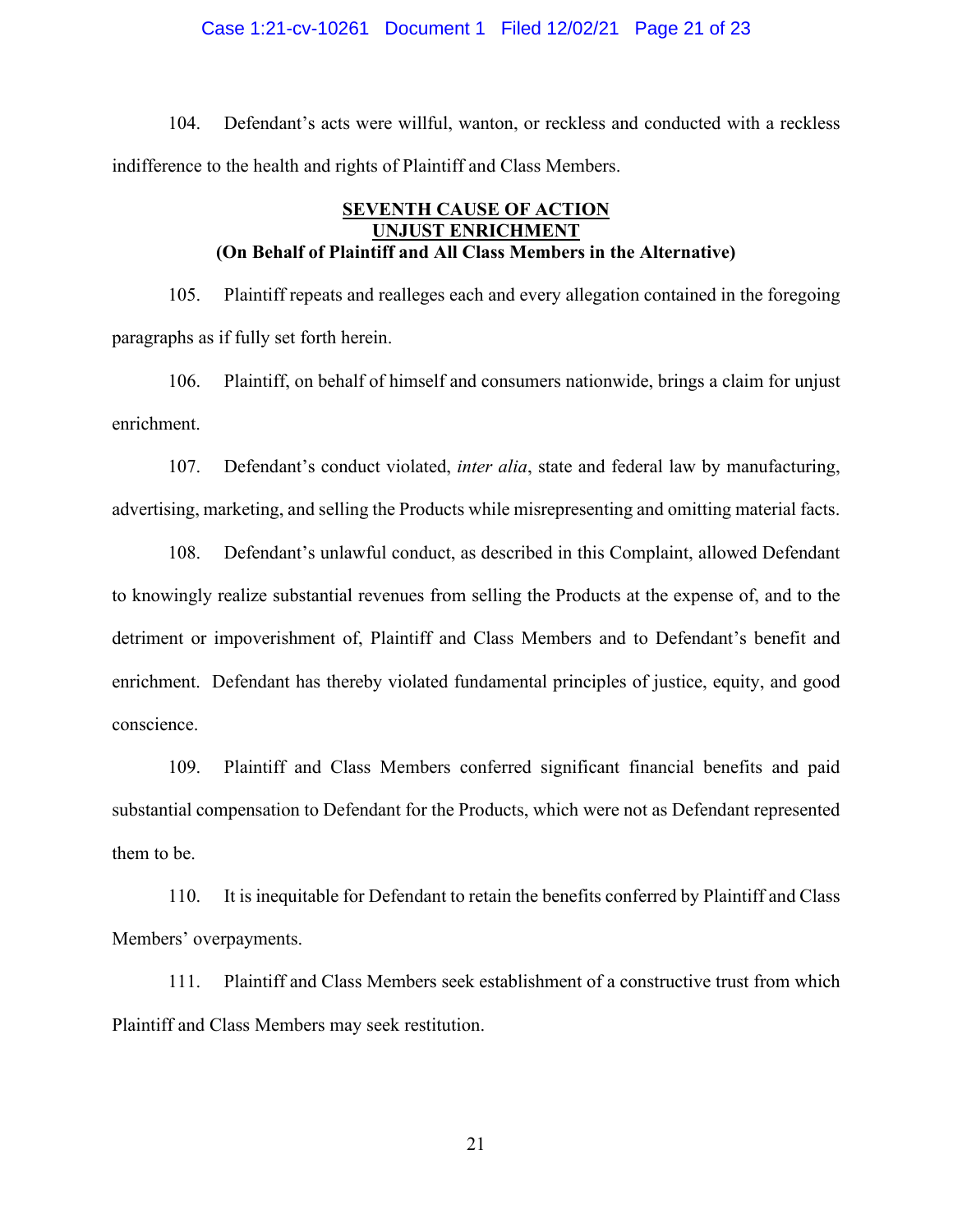#### **JURY DEMAND**

Plaintiff demands a trial by jury on all issues.

**WHEREFORE**, Plaintiff, on behalf of himself and the Class, prays for judgment as follows:

- (a) Declaring this action to be a proper class action and certifying Plaintiff as the representative of the Class under Rule 23 of the Federal Rules of Civil Procedure;
- (b) Entering preliminary and permanent injunctive relief against Defendant, directing Defendant to correct its practices and to comply with New York's relevant consumer protection laws;
- (c) An Order requiring Defendant to establish a blood testing program for Plaintiff and the Class, as well as to establish a medical monitoring protocol for Plaintiff and the Class to monitor individuals' health and diagnose at an early stage any ailments associated with exposure to benzene;
- (d) Awarding monetary damages and treble damages;
- (e) Awarding statutory damages of \$50 per transaction, and treble damages for knowing and willful violations, pursuant to N.Y. GBL § 349;
- (f) Awarding statutory damages of \$500 per transaction pursuant to N.Y. GBL § 350;
- (g) Awarding punitive damages;
- (h) Awarding Plaintiff and Class Members their costs and expenses incurred in this action, including reasonable allowance of fees for Plaintiff's attorneys, experts, and reimbursement of Plaintiff's expenses; and
- (i) Granting such other and further relief as the Court may deem just and proper.